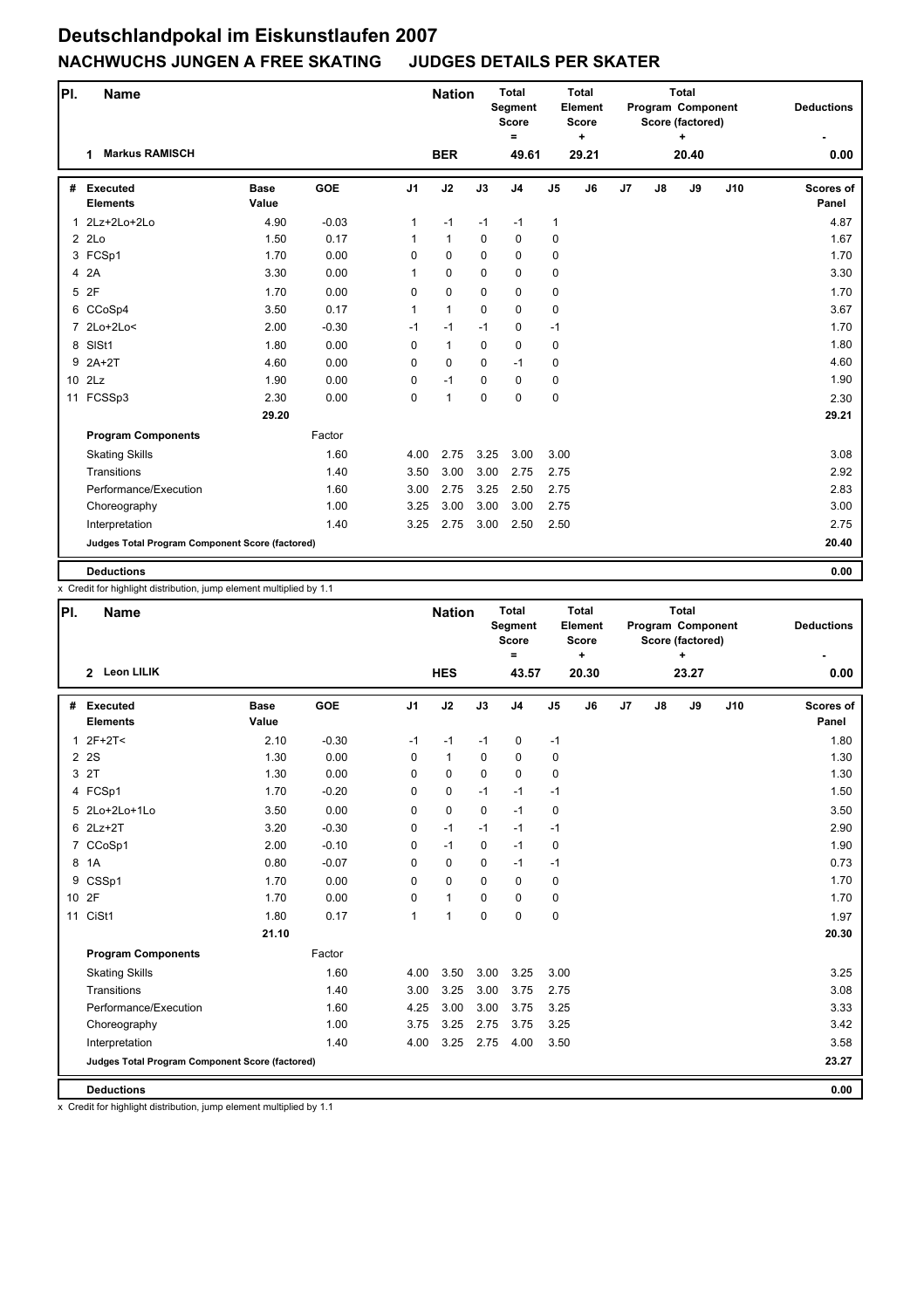| PI. | <b>Name</b>                                     |                      |            |                | <b>Nation</b>  |              | <b>Total</b><br>Segment<br><b>Score</b><br>$\equiv$ | <b>Total</b><br>Element<br><b>Score</b><br>$\ddot{}$<br>19.93 |    |    |    | <b>Total</b><br>Program Component<br>Score (factored)<br>÷ |     | <b>Deductions</b>         |
|-----|-------------------------------------------------|----------------------|------------|----------------|----------------|--------------|-----------------------------------------------------|---------------------------------------------------------------|----|----|----|------------------------------------------------------------|-----|---------------------------|
|     | <b>Tim DIECK</b><br>3                           |                      |            |                | <b>NRW</b>     |              | 43.41                                               |                                                               |    |    |    | 23.48                                                      |     | 0.00                      |
|     | # Executed<br><b>Elements</b>                   | <b>Base</b><br>Value | <b>GOE</b> | J <sub>1</sub> | J2             | J3           | J <sub>4</sub>                                      | J <sub>5</sub>                                                | J6 | J7 | J8 | J9                                                         | J10 | <b>Scores of</b><br>Panel |
|     | 1.1A                                            | 0.80                 | 0.00       | 0              | $\mathbf{1}$   | $\mathbf 0$  | $\mathbf 0$                                         | 0                                                             |    |    |    |                                                            |     | 0.80                      |
|     | 2 2Lz+2T<                                       | 2.30                 | $-0.30$    | $-2$           | $-1$           | $-1$         | $-1$                                                | $-1$                                                          |    |    |    |                                                            |     | 2.00                      |
|     | 3 CSp2                                          | 1.50                 | 0.33       | 1              | $\overline{2}$ | $\Omega$     | $\mathbf{1}$                                        | 0                                                             |    |    |    |                                                            |     | 1.83                      |
|     | 4 2S                                            | 1.30                 | 0.00       | 0              | 0              | $\mathbf 0$  | $\mathbf 0$                                         | 0                                                             |    |    |    |                                                            |     | 1.30                      |
|     | $5$ 2F+2T<                                      | 2.10                 | $-0.30$    | $-2$           | $-1$           | $-1$         | $-1$                                                | $-1$                                                          |    |    |    |                                                            |     | 1.80                      |
|     | 6 2F                                            | 1.70                 | 0.00       | 0              | $-1$           | $\mathbf 0$  | 0                                                   | 0                                                             |    |    |    |                                                            |     | 1.70                      |
|     | 7 2Lo                                           | 1.50                 | 0.00       | $\Omega$       | 0              | $\Omega$     | $\Omega$                                            | 0                                                             |    |    |    |                                                            |     | 1.50                      |
|     | 8 FSSp1                                         | 1.70                 | 0.17       | $\mathbf{1}$   | $\mathbf{1}$   | 0            | $\pmb{0}$                                           | 0                                                             |    |    |    |                                                            |     | 1.87                      |
|     | 9 2Lz+2T<                                       | 2.30                 | $-0.30$    | $-1$           | 0              | $-1$         | $-1$                                                | $-2$                                                          |    |    |    |                                                            |     | 2.00                      |
|     | 10 CCoSp3                                       | 3.00                 | 0.00       | 0              | $\mathbf{1}$   | 0            | $\mathbf 0$                                         | 0                                                             |    |    |    |                                                            |     | 3.00                      |
| 11  | CiSt1                                           | 1.80                 | 0.33       | 1              | $\mathbf{1}$   | $\mathbf{1}$ | $\pmb{0}$                                           | 0                                                             |    |    |    |                                                            |     | 2.13                      |
|     |                                                 | 20.00                |            |                |                |              |                                                     |                                                               |    |    |    |                                                            |     | 19.93                     |
|     | <b>Program Components</b>                       |                      | Factor     |                |                |              |                                                     |                                                               |    |    |    |                                                            |     |                           |
|     | <b>Skating Skills</b>                           |                      | 1.60       | 4.25           | 3.50           | 3.00         | 3.25                                                | 3.00                                                          |    |    |    |                                                            |     | 3.25                      |
|     | Transitions                                     |                      | 1.40       | 4.00           | 3.50           | 3.00         | 3.00                                                | 3.00                                                          |    |    |    |                                                            |     | 3.17                      |
|     | Performance/Execution                           |                      | 1.60       | 4.00           | 3.75           | 3.25         | 3.25                                                | 3.00                                                          |    |    |    |                                                            |     | 3.42                      |
|     | Choreography                                    |                      | 1.00       | 4.25           | 3.75           | 3.50         | 3.50                                                | 3.50                                                          |    |    |    |                                                            |     | 3.58                      |
|     | Interpretation                                  |                      | 1.40       | 4.00           | 3.75           | 3.25         | 3.25                                                | 3.25                                                          |    |    |    |                                                            |     | 3.42                      |
|     | Judges Total Program Component Score (factored) |                      |            |                |                |              |                                                     |                                                               |    |    |    |                                                            |     | 23.48                     |
|     | <b>Deductions</b>                               |                      |            |                |                |              |                                                     |                                                               |    |    |    |                                                            |     | 0.00                      |

x Credit for highlight distribution, jump element multiplied by 1.1

| PI.            | <b>Name</b>                                     |                      |         |                | <b>Nation</b>  |             | <b>Total</b><br>Segment<br><b>Score</b><br>$\equiv$ |                          | <b>Total</b><br>Element<br><b>Score</b><br>÷ |    |               | <b>Total</b><br>Program Component<br>Score (factored)<br>+ |     | <b>Deductions</b>         |
|----------------|-------------------------------------------------|----------------------|---------|----------------|----------------|-------------|-----------------------------------------------------|--------------------------|----------------------------------------------|----|---------------|------------------------------------------------------------|-----|---------------------------|
|                | 4 Panagiotis POLIZOAKIS                         |                      |         |                | B-W            |             | 42.94                                               |                          | 21.84                                        |    |               | 21.10                                                      |     | 0.00                      |
| #              | <b>Executed</b><br><b>Elements</b>              | <b>Base</b><br>Value | GOE     | J <sub>1</sub> | J2             | J3          | J <sub>4</sub>                                      | J <sub>5</sub>           | J6                                           | J7 | $\mathsf{J}8$ | J9                                                         | J10 | <b>Scores of</b><br>Panel |
| $\mathbf{1}$   | $2Lz+2T$                                        | 3.20                 | 0.17    | 1              | $\mathbf{1}$   | $-1$        | 0                                                   | 0                        |                                              |    |               |                                                            |     | 3.37                      |
| $\overline{2}$ | 2S                                              | 1.30                 | 0.00    | 0              | $\mathbf{1}$   | $\mathbf 0$ | $\pmb{0}$                                           | 0                        |                                              |    |               |                                                            |     | 1.30                      |
| 3              | 2A                                              | 3.30                 | $-0.70$ | 0              | $-1$           | $-1$        | $-1$                                                | $-1$                     |                                              |    |               |                                                            |     | 2.60                      |
|                | 4 FCSp1                                         | 1.70                 | 0.00    | $\Omega$       | 0              | $\Omega$    | $\mathbf 0$                                         | 0                        |                                              |    |               |                                                            |     | 1.70                      |
|                | $5$ $2T+2T$                                     | 2.60                 | 0.00    | $\Omega$       | $\mathbf{1}$   | $\Omega$    | $\mathbf 0$                                         | $-1$                     |                                              |    |               |                                                            |     | 2.60                      |
|                | 6 2T                                            | 1.30                 | 0.00    | 0              | $\overline{2}$ | 0           | $\pmb{0}$                                           | 0                        |                                              |    |               |                                                            |     | 1.30                      |
|                | $7$ $2Lz$                                       | 1.90                 | $-0.60$ | 0              | $-2$           | $-2$        | $-2$                                                | $-2$                     |                                              |    |               |                                                            |     | 1.30                      |
|                | 8 2Lo                                           | 1.50                 | 0.00    | 0              | $\mathbf{1}$   | $\Omega$    | $\mathbf 0$                                         | 0                        |                                              |    |               |                                                            |     | 1.50                      |
|                | 9 CCoSp2                                        | 2.50                 | 0.17    | 1              | $\mathbf{1}$   | $\Omega$    | $\mathbf 0$                                         | 0                        |                                              |    |               |                                                            |     | 2.67                      |
|                | 10 SISt1                                        | 1.80                 | 0.00    | 0              | 0              | $\mathbf 0$ | $\mathbf 0$                                         | 0                        |                                              |    |               |                                                            |     | 1.80                      |
| 11             | $2F*$                                           | 0.00                 | 0.00    |                | ٠              |             | $\blacksquare$                                      | $\overline{\phantom{a}}$ |                                              |    |               |                                                            |     | 0.00                      |
|                | 12 CSSp1                                        | 1.70                 | 0.00    | $\Omega$       | 0              | $\mathbf 0$ | $\mathbf 0$                                         | 0                        |                                              |    |               |                                                            |     | 1.70                      |
|                |                                                 | 22.80                |         |                |                |             |                                                     |                          |                                              |    |               |                                                            |     | 21.84                     |
|                | <b>Program Components</b>                       |                      | Factor  |                |                |             |                                                     |                          |                                              |    |               |                                                            |     |                           |
|                | <b>Skating Skills</b>                           |                      | 1.60    | 3.75           | 3.00           | 3.00        | 3.50                                                | 3.25                     |                                              |    |               |                                                            |     | 3.25                      |
|                | Transitions                                     |                      | 1.40    | 3.25           | 2.75           | 2.75        | 2.75                                                | 3.25                     |                                              |    |               |                                                            |     | 2.92                      |
|                | Performance/Execution                           |                      | 1.60    | 3.50           | 3.00           | 2.50        | 3.00                                                | 3.25                     |                                              |    |               |                                                            |     | 3.08                      |
|                | Choreography                                    |                      | 1.00    | 3.25           | 2.50           | 2.50        | 3.25                                                | 3.00                     |                                              |    |               |                                                            |     | 2.92                      |
|                | Interpretation                                  |                      | 1.40    | 3.25           | 2.75           | 2.50        | 2.75                                                | 3.00                     |                                              |    |               |                                                            |     | 2.83                      |
|                | Judges Total Program Component Score (factored) |                      |         |                |                |             |                                                     |                          |                                              |    |               |                                                            |     | 21.10                     |
|                | <b>Deductions</b>                               |                      |         |                |                |             |                                                     |                          |                                              |    |               |                                                            |     | 0.00                      |

x Credit for highlight distribution, jump element multiplied by 1.1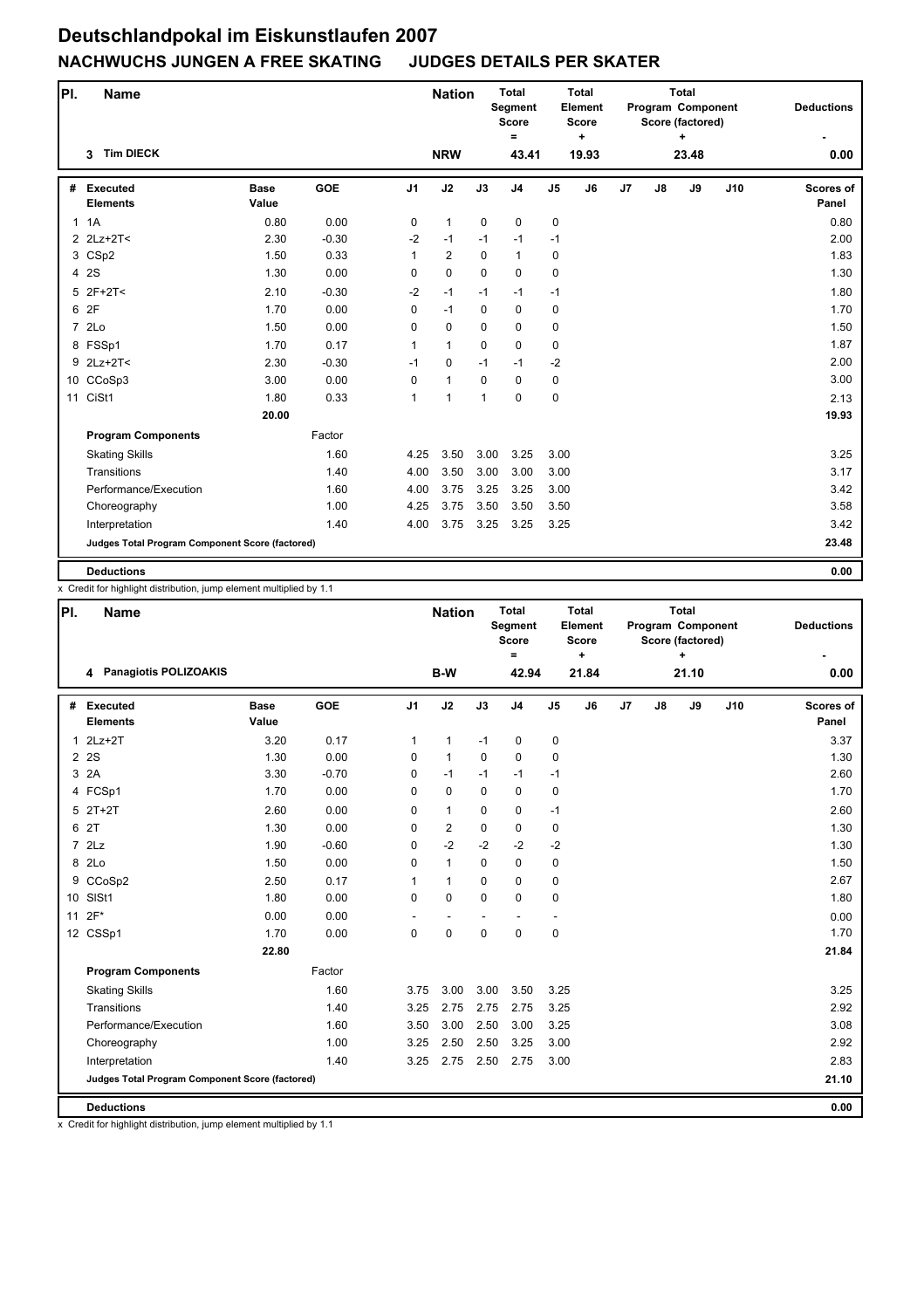| PI. | <b>Name</b>                                     |                      |                   |                | <b>Nation</b> |             | <b>Total</b><br>Segment<br><b>Score</b><br>$\equiv$ |                | <b>Total</b><br>Element<br><b>Score</b><br>٠ | <b>Total</b><br>Program Component<br>Score (factored)<br>÷ |               | <b>Deductions</b> |     |                           |
|-----|-------------------------------------------------|----------------------|-------------------|----------------|---------------|-------------|-----------------------------------------------------|----------------|----------------------------------------------|------------------------------------------------------------|---------------|-------------------|-----|---------------------------|
|     | <b>Anton KEMPF</b><br>5                         |                      |                   |                | <b>BAY</b>    |             | 41.95                                               |                | 23.00                                        |                                                            |               | 19.45             |     | 0.50                      |
|     | # Executed<br><b>Elements</b>                   | <b>Base</b><br>Value | <b>GOE</b>        | J <sub>1</sub> | J2            | J3          | J <sub>4</sub>                                      | J <sub>5</sub> | J6                                           | J7                                                         | $\mathsf{J}8$ | J9                | J10 | <b>Scores of</b><br>Panel |
|     | 1.1A                                            | 0.80                 | $-0.07$           | 0              | $\mathbf{1}$  | $-1$        | $-1$                                                | 0              |                                              |                                                            |               |                   |     | 0.73                      |
|     | $2$ $2$ Lz                                      | 1.90                 | $-1.00$           | $-2$           | $-3$          | $-3$        | $-3$                                                | $-3$           |                                              |                                                            |               |                   |     | 0.90                      |
|     | 3 2F+2Lo                                        | 3.20                 | 0.00              | 1              | $\pmb{0}$     | $\mathbf 0$ | 0                                                   | 0              |                                              |                                                            |               |                   |     | 3.20                      |
|     | 4 FCSp1                                         | 1.70                 | $-0.20$           | 0              | $-1$          | $-2$        | $-1$                                                | 0              |                                              |                                                            |               |                   |     | 1.50                      |
| 5   | 2Lo                                             | 1.50                 | 0.00              | 0              | $\mathbf 0$   | $\mathbf 0$ | 0                                                   | 0              |                                              |                                                            |               |                   |     | 1.50                      |
| 6   | CSSp3                                           | 2.30                 | 0.00              | 0              | $\mathbf{1}$  | $\mathbf 0$ | 0                                                   | 0              |                                              |                                                            |               |                   |     | 2.30                      |
|     | 72Lz                                            | 1.90                 | 0.17              | 1              | $\mathbf{1}$  | $\Omega$    | 0                                                   | 0              |                                              |                                                            |               |                   |     | 2.07                      |
|     | 8 2F+2T                                         | 3.00                 | 0.00              | $\Omega$       | $\mathbf{1}$  | $\Omega$    | 0                                                   | 0              |                                              |                                                            |               |                   |     | 3.00                      |
|     | 9 2F+2T+1T                                      | 3.40                 | $-0.30$           | $-1$           | 0             | $-1$        | $-1$                                                | $-1$           |                                              |                                                            |               |                   |     | 3.10                      |
|     | 10 CiSt1                                        | 1.80                 | 0.00              | $-1$           | 0             | $\mathbf 0$ | 0                                                   | 0              |                                              |                                                            |               |                   |     | 1.80                      |
| 11  | CCoSp3                                          | 3.00                 | $-0.10$           | $-1$           | 0             | $-1$        | 0                                                   | 0              |                                              |                                                            |               |                   |     | 2.90                      |
|     |                                                 | 24.50                |                   |                |               |             |                                                     |                |                                              |                                                            |               |                   |     | 23.00                     |
|     | <b>Program Components</b>                       |                      | Factor            |                |               |             |                                                     |                |                                              |                                                            |               |                   |     |                           |
|     | <b>Skating Skills</b>                           |                      | 1.60              | 3.75           | 3.25          | 3.00        | 2.75                                                | 2.75           |                                              |                                                            |               |                   |     | 3.00                      |
|     | Transitions                                     |                      | 1.40              | 3.00           | 2.75          | 3.00        | 2.50                                                | 2.50           |                                              |                                                            |               |                   |     | 2.75                      |
|     | Performance/Execution                           |                      | 1.60              | 3.25           | 3.00          | 2.50        | 2.50                                                | 2.50           |                                              |                                                            |               |                   |     | 2.67                      |
|     | Choreography                                    |                      | 1.00              | 3.00           | 3.00          | 3.00        | 2.75                                                | 2.75           |                                              |                                                            |               |                   |     | 2.92                      |
|     | Interpretation                                  |                      | 1.40              | 3.00           | 3.00          | 2.50        | 2.25                                                | 2.25           |                                              |                                                            |               |                   |     | 2.58                      |
|     | Judges Total Program Component Score (factored) |                      |                   |                |               |             |                                                     |                |                                              |                                                            |               |                   |     | 19.45                     |
|     | <b>Deductions</b>                               |                      | Falls:<br>$-0.50$ |                |               |             |                                                     |                |                                              |                                                            |               |                   |     | $-0.50$                   |

x Credit for highlight distribution, jump element multiplied by 1.1

| PI. | Name                                            |                      |         |                | <b>Nation</b> |             | <b>Total</b><br>Segment<br>Score<br>$=$ |                | <b>Total</b><br>Element<br>Score<br>÷ |    |    | <b>Total</b><br>Program Component<br>Score (factored)<br>٠ | <b>Deductions</b> |                           |
|-----|-------------------------------------------------|----------------------|---------|----------------|---------------|-------------|-----------------------------------------|----------------|---------------------------------------|----|----|------------------------------------------------------------|-------------------|---------------------------|
|     | <b>Maxim STIEFEL</b><br>6                       |                      |         |                | <b>NRW</b>    |             | 40.52                                   |                | 22.34                                 |    |    | 18.18                                                      |                   | 0.00                      |
| #   | <b>Executed</b><br><b>Elements</b>              | <b>Base</b><br>Value | GOE     | J <sub>1</sub> | J2            | J3          | J <sub>4</sub>                          | J <sub>5</sub> | J6                                    | J7 | J8 | J9                                                         | J10               | <b>Scores of</b><br>Panel |
|     | 12Lz                                            | 1.90                 | 0.17    | 1              | $\mathbf{1}$  | 0           | 0                                       | 0              |                                       |    |    |                                                            |                   | 2.07                      |
|     | 2 2T+2T+2T                                      | 3.90                 | $-0.30$ | 0              | $-1$          | $-2$        | $-1$                                    | $-1$           |                                       |    |    |                                                            |                   | 3.60                      |
|     | 3 CCoSp1                                        | 2.00                 | 0.00    | 0              | $\mathbf{1}$  | $\mathbf 0$ | 0                                       | 0              |                                       |    |    |                                                            |                   | 2.00                      |
|     | 4 2Lo                                           | 1.50                 | 0.00    | 0              | $-1$          | $\Omega$    | 0                                       | 0              |                                       |    |    |                                                            |                   | 1.50                      |
|     | 5 2F+2T                                         | 3.00                 | 0.00    | 0              | $-1$          | $\mathbf 0$ | 0                                       | 0              |                                       |    |    |                                                            |                   | 3.00                      |
|     | 6 CSSp1                                         | 1.70                 | 0.00    | $\Omega$       | $\mathbf 0$   | $\mathbf 0$ | 0                                       | 0              |                                       |    |    |                                                            |                   | 1.70                      |
|     | 7 1A                                            | 0.80                 | 0.00    | 0              | $\mathbf{1}$  | $\Omega$    | 0                                       | 0              |                                       |    |    |                                                            |                   | 0.80                      |
| 8   | $2Lz+2T$                                        | 3.20                 | $-0.40$ | $-1$           | $-1$          | $-2$        | $-2$                                    | $-1$           |                                       |    |    |                                                            |                   | 2.80                      |
|     | 9 2F                                            | 1.70                 | 0.17    | $\mathbf{1}$   | $\mathbf{1}$  | $\Omega$    | 0                                       | 0              |                                       |    |    |                                                            |                   | 1.87                      |
|     | 10 SeSt1                                        | 1.80                 | 0.00    | 0              | 0             | $\Omega$    | $\Omega$                                | $\mathbf 0$    |                                       |    |    |                                                            |                   | 1.80                      |
|     | 11 FCSp1                                        | 1.70                 | $-0.50$ | $-2$           | $-1$          | $-2$        | $-2$                                    | $-1$           |                                       |    |    |                                                            |                   | 1.20                      |
|     |                                                 | 23.20                |         |                |               |             |                                         |                |                                       |    |    |                                                            |                   | 22.34                     |
|     | <b>Program Components</b>                       |                      | Factor  |                |               |             |                                         |                |                                       |    |    |                                                            |                   |                           |
|     | <b>Skating Skills</b>                           |                      | 1.60    | 3.25           | 2.75          | 2.50        | 2.75                                    | 2.75           |                                       |    |    |                                                            |                   | 2.75                      |
|     | Transitions                                     |                      | 1.40    | 2.75           | 2.75          | 2.25        | 2.50                                    | 2.75           |                                       |    |    |                                                            |                   | 2.67                      |
|     | Performance/Execution                           |                      | 1.60    | 3.00           | 2.50          | 2.25        | 2.25                                    | 2.50           |                                       |    |    |                                                            |                   | 2.42                      |
|     | Choreography                                    |                      | 1.00    | 2.75           | 2.50          | 2.25        | 2.75                                    | 2.75           |                                       |    |    |                                                            |                   | 2.67                      |
|     | Interpretation                                  |                      | 1.40    | 2.75           | 2.75          | 2.00        | 2.50                                    | 2.25           |                                       |    |    |                                                            |                   | 2.50                      |
|     | Judges Total Program Component Score (factored) |                      |         |                |               |             |                                         |                |                                       |    |    |                                                            |                   | 18.18                     |
|     | <b>Deductions</b>                               |                      |         |                |               |             |                                         |                |                                       |    |    |                                                            |                   | 0.00                      |

x Credit for highlight distribution, jump element multiplied by 1.1